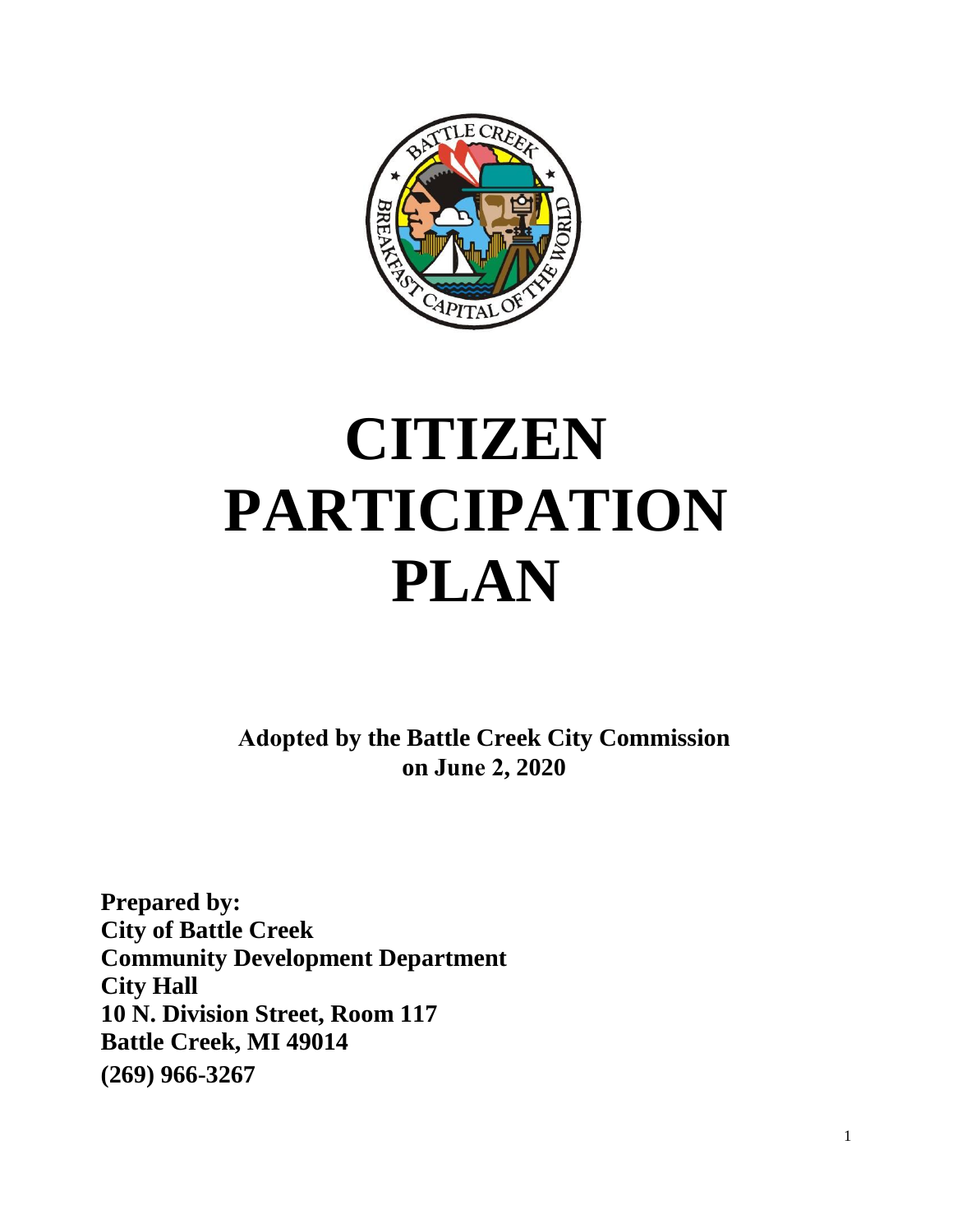# **City of Battle Creek's Citizen Participation Plan**

## **General**

The objective of the City of Battle Creek's Citizen Participation Plan is to encourage citizen involvement in the development of the City's Consolidated Plan, Annual Action Plan, and performance reports. The Citizen Participation Plan also includes provisions defining substantial amendments to the Consolidated Plan, Annual Action Plan, and changes to the Citizen Participation Plan and fostering citizens input on such amendments. Although the participation of low and moderate income residents is particularly encouraged, the City's Citizen Participation Plan is intended to facilitate the participation of all Battle Creek residents including minorities, non-English speaking persons, persons residing in blighted areas, and persons with mobility, visual or hearing impairments. The Citizen Participation Plan outlines how this input will be encouraged throughout the process.

The City of Battle Creek intends to foster the participation of public and assisted housing residents as well as recipients of tenant-based rental assistance in the development and implementation of the Consolidated/Annual Plan. Low and moderate income residents of areas where CDBG, HOME, or other development assistance is to be targeted will be involved in the process of preparing and carrying out the Consolidated/Annual Plan.

Possible vehicles for this level of participation may include public hearings, neighborhood meetings, Consolidated Planning Workshop meetings, Neighborhood Planning Council meetings, in-home meetings, direct mail solicitation, presence at public events, surveys, online meetings, and any other means determined to be effective. Information will also be provided to the Battle Creek Housing Commission on Consolidated Plan activities which might impact its developments so this information can be made available at the Housing Commission's annual public hearing on the Public Housing Agency Plan.

In an effort to promote the use of plain language in this document, the following outline has been created. The policies and procedures in this Citizen Participation Plan relate to several stages of action mentioned in law or regulation. In general, these stages or events include:

- 1. Identification of housing and community development needs.
- 2. Preparation of a draft use of funds for the upcoming program year called the proposed Annual Action Plan. Sometimes there might also be the development of a proposed new Five-Year Strategic Plan.
- 3. Formal approval by the Battle Creek City Commission of the final Annual Action Plan and/or the Five-Year Strategic Plan.
- 4. On occasion during the program year, it might be necessary to change the use of the money already budgeted in an Annual Action Plan, or to change the activities funded with these monies. In that case, a formal Substantial Amendment will be proposed, considered and acted upon.
- 5. After a program year is complete, a performance report must be drafted for public review and comment, and then sent to the Department of Housing and Urban Development (HUD).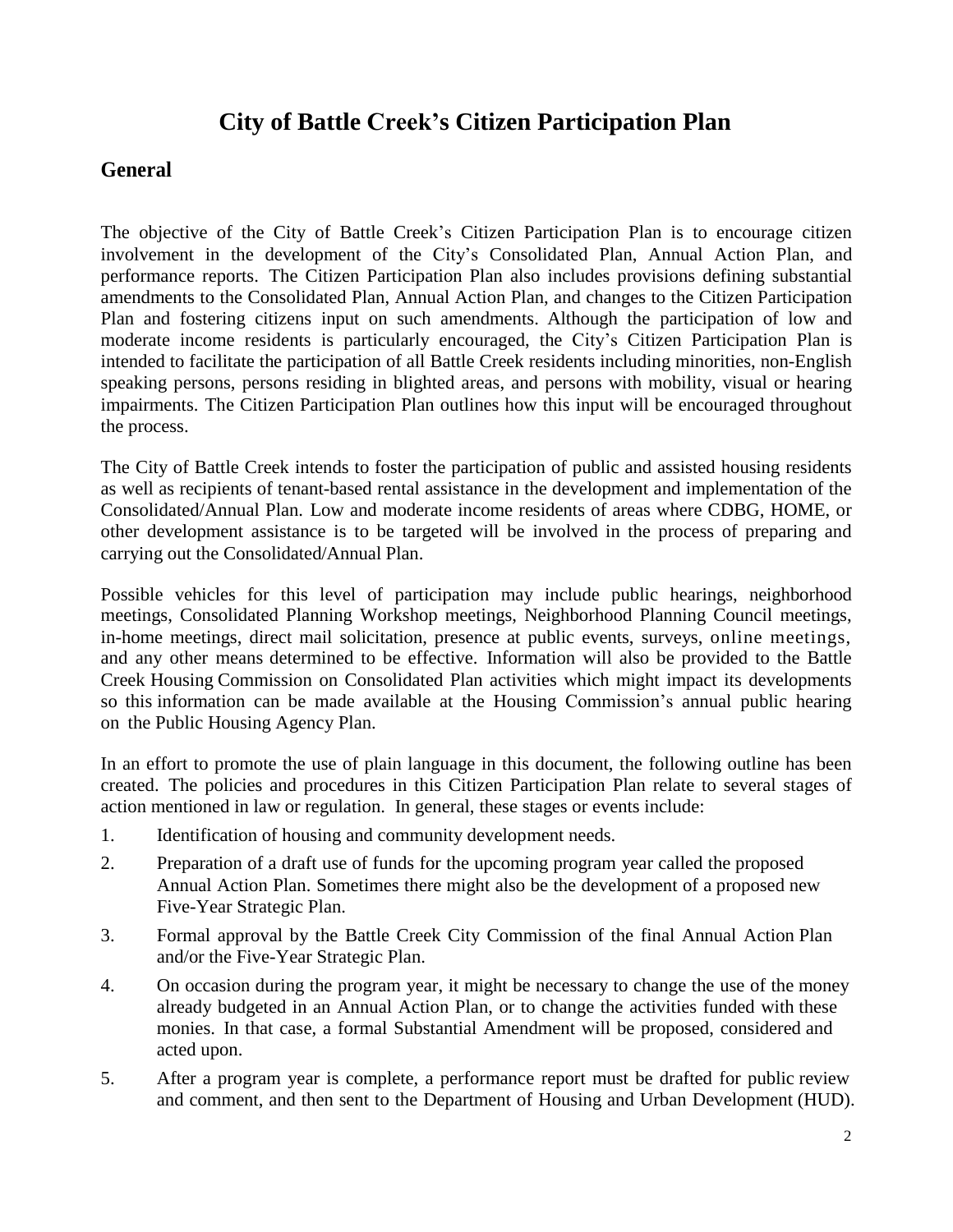# **Community Development Advisory Council and Neighborhood Planning Councils**

**Community Development Advisory Council**: One of the many ways the City of Battle Creek encourages citizen participation in the Community Development Block Grant (CDBG) process is through the Community Development Advisory Council (CDAC). The primary responsibility of the CDAC is to assist the Battle Creek City Commission in developing strategic priorities for the Five Year Consolidated and Annual Action plans. These strategic priorities help determine how CDBG funds are allocated to address community needs.

When funds are made available to outside agencies, either in the form of Public Service grants (up to 15%) or non-city programming of remaining CDBG funds, proposals will be scored against the strategic priorities using criteria developed by local content experts (may include city staff) and approved for use by a majority vote of the CDAC. The CDAC reviews the scoring of proposed non-city CDBG grant projects and makes scoring recommendations consistent with the objectives of the federal government (i.e., decent housing, suitable living environment, and expanding economic opportunities), the priorities identified in the City's current Consolidated Plan, as amended, and with other locally adopted priorities, as applicable.

Based on the scoring of the projects, recommendations will then be made by the CDAC and the City Administration to the City Commission regarding activities to be funded and funding levels.

The CDAC membership will consist of 9 to 15 members and one "ex-officio" staff member who will not have voting privileges. CDAC representation will be as follows:

#### *Up to Five (5) Neighborhood Planning Council (NPC) members*

*(No more than one from each active NPC. NPC's with a CDBG Revitalization Area within their boundaries will be given the opportunity to recommend an appointment first. If they do not, recommendations will be solicited from other NPC's, starting with NPC's that have low/moderate income areas within their borders. If any of the NPC slots remain unfilled, they can be filled by an "at-large" appointment, or by the City Commission appointment of someone from within that NPC area.)*

#### *Seven (7) at-large members*

*(At least three (3) at-large members must be Low/Moderate income persons or residents of low/moderate income areas. Additional at-large members may be representatives from philanthropic or nonprofit agencies that serve Low/Moderate income persons or low/moderate income areas. Nonprofit representatives will be from organizations that will not seek CDBG funding.)*

*Up to three (3) City Commissioners*

*First consideration for these appointments will be representatives of Wards with low/moderate income concentrations.)*

*One (1) "ex-officio", nonvoting City staff member.*

Appointments to the CDAC will be made by the City Commission, with recommendations from the City Manager. Appointment of CDAC members will be for three-year, staggered terms.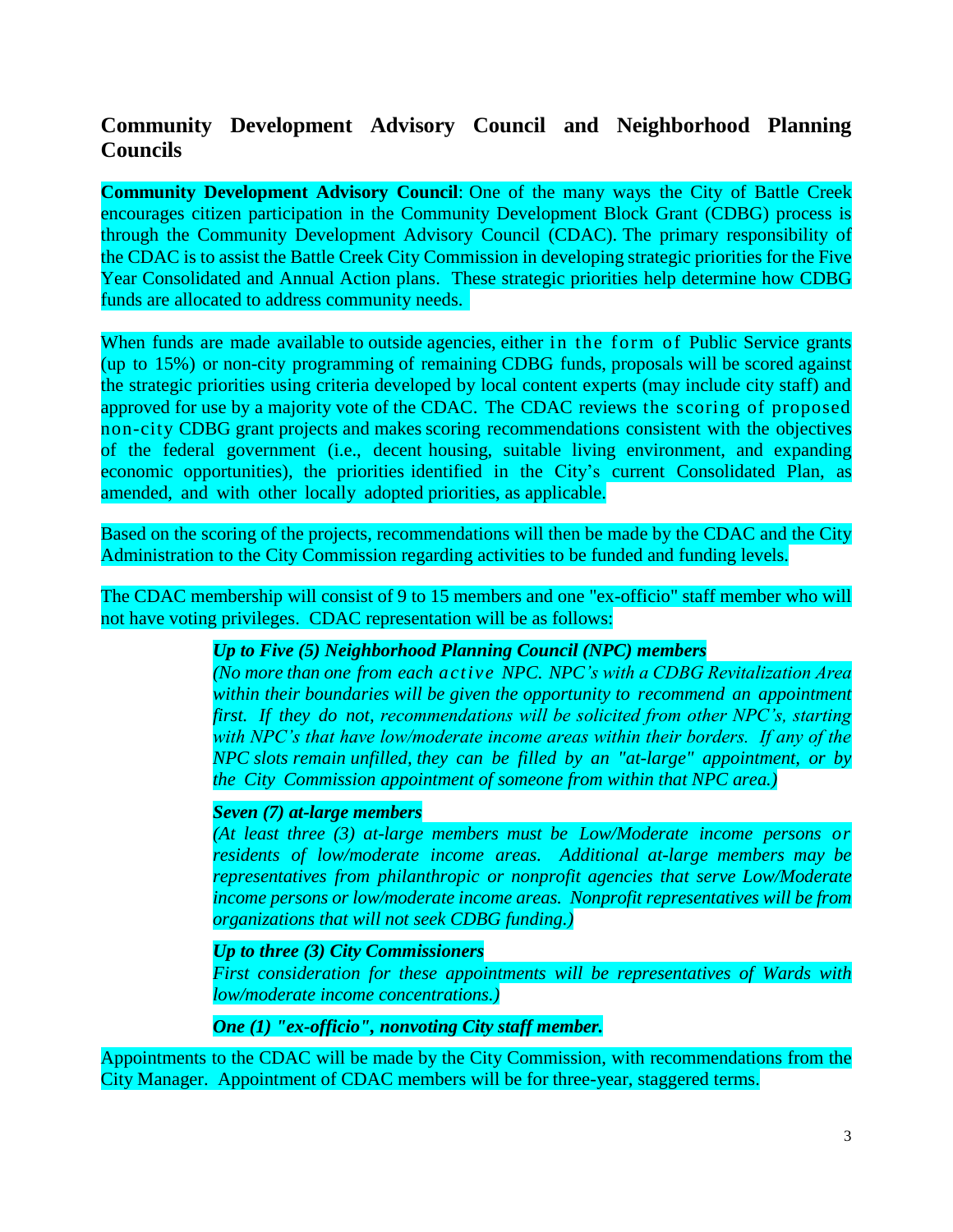All CDAC meetings are open to the public and are subject to the Michigan Open Meetings Act, Public Act 267 of 1976, as amended (MCL Section 15.261 *et seq.*). The structure of the CDAC may change periodically based upon changes in federal focus or other community needs and priorities.

The CDAC only convenes during years where funds for public service or non-city CDBG grants are made available.

**Neighborhood Planning Councils**: Another avenue for citizen participation in the consolidated planning process is the Neighborhood Planning Councils. The City of Battle Creek is divided into 8 neighborhoods, each of which has its own NPC. Councils are comprised of between 15 and 35 members, who are nominated by sitting council members and appointed by the City Commission. Members serve three year terms and must be a person having a demonstrable or substantial interest within the defined boundaries of the Council Area.

As advisory bodies to the City Commission, it is a function of NPC's to assist in the development of neighborhood development plans, which may include submitting recommendations regarding policy, assessing neighborhood needs, appointing a representative to the CDAC, reviewing program plans, monitoring Community Development programs, and recommending development and improvements within the council neighborhood boundaries. Final decisions with respect to such recommendations are made by the Battle Creek City Commission.

NPC's may review and update public input that has been gathered for the creation of the five-year Consolidated Plan as well as any subsequent public input that has a bearing on their neighborhood. These updates may take the form of an updated needs assessment, a list of recommendations, and/or a neighborhood plan. The updates will be provided to the CDAC, and the City Commission as well as included in the Annual Action Plan.

#### **Access to Information and Records**

As a part of the Consolidated Planning process, the City of Battle Creek will make available to citizens, public agencies, nonprofit organizations, and other interested parties the following information:

- The total amount of assistance the City expects to receive (including grant funds and program income);
- The types of activities which may be undertaken with these funds;
- The estimated amount of funding which will be committed to activities benefitting low and moderate income persons; and
- The City's plans to minimize displacement of persons along with its plans to provide assistance to any persons who will be displaced including a description of the types and levels of assistance to be made available.

All relevant documents and records (e.g., Consolidated Plan, Annual Action Plan, Citizen Participation Plan, any Plan amendments, and performance report) are available during normal business hours in the Community Development Department, 10 N. Division Street, Room 117, Battle Creek, MI. This office is handicapped accessible. These documents are also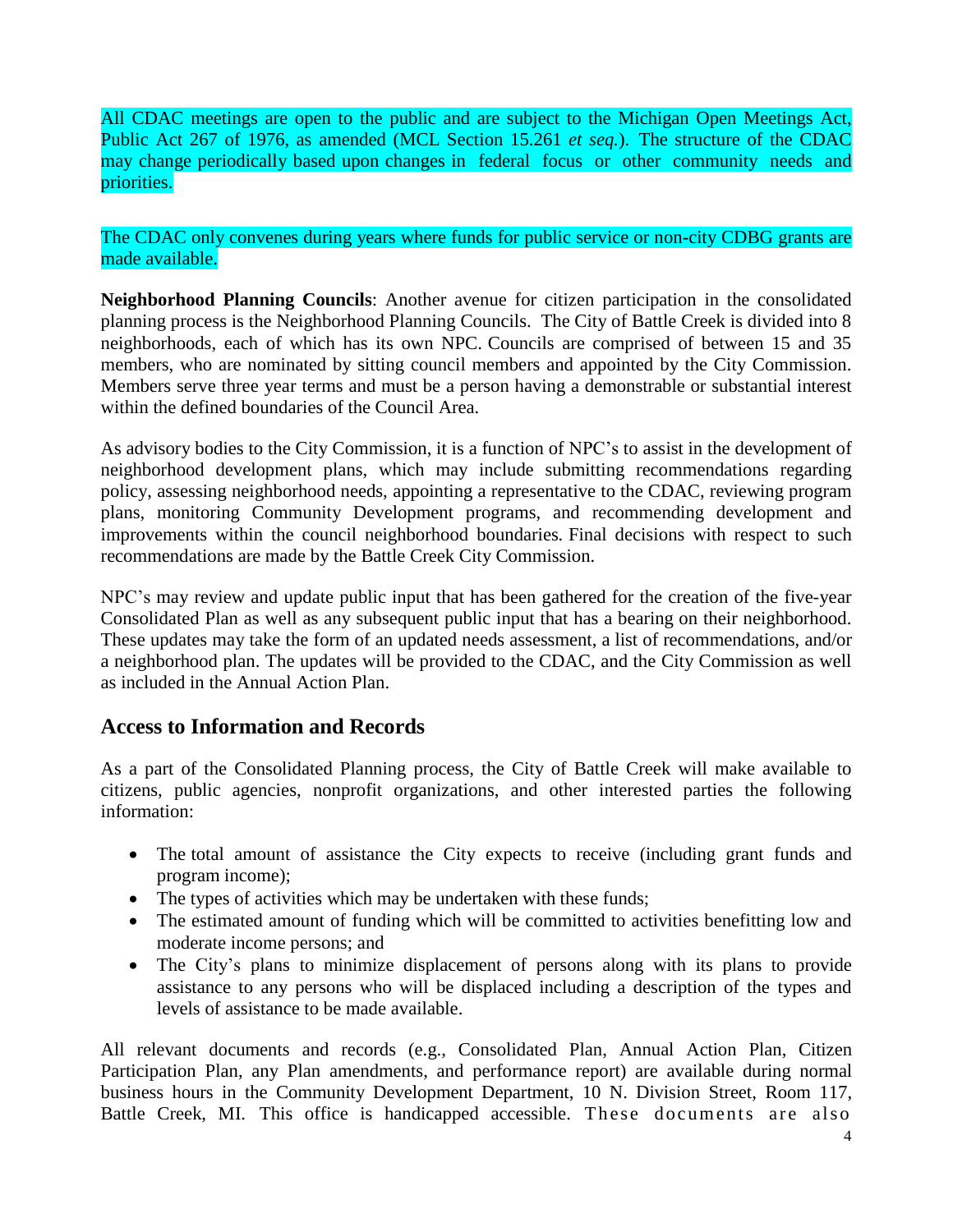available on the City's website at www.battelcreekmi.gov. These documents and associated records are available to all citizens, public agencies, and other interested parties and provide useful information on the Consolidated Planning process as well as Battle Creek's use of funds over the past five years. A reasonable number of copies of these relevant documents will be provided to the public free of charge and within two working days of the request.

In addition, an executive summary of the Consolidated Plan is available on the Internet at the U.S. Department of Housing and Urban Development's home page (**[http://www.hud.gov/\).](http://www.hud.gov/))** The executive summary is located in the "Cities, Neighborhoods and Communities" section of this home page.

# **Public Hearings**

The City of Battle Creek will hold at least four public hearings during each program year in order to obtain citizens' views, respond to proposals, address questions, and provide important program information.

One of the public hearings will be held in the Fall of each program year. The purpose of this hearing is to garner citizen input on the City of Battle Creek's annual performance report of CDBG and HOME activities.

A public hearing will also be held in the Winter of each program year. The purpose of this hearing is to solicit citizen input on Battle Creek's housing and community development needs and to provide suggestions to the City on activities to be undertaken. This public hearing will be held after the Consolidated Planning Workshop meetings have been completed, but prior to and outside of the formal 30 day comment period on the Consolidated/Annual Plan. This hearing will serve to solidify the input gathered and priorities agreed upon during the Consolidated Planning Workshop meetings.

Another public hearing will be held in the spring to obtain citizen comments on and to review the proposed activities and budget. The Proposed Budget and Projected Use of Funds will be presented during this public hearing.

Lastly, a public hearing will be held in March/April of each program year to receive citizen comments on the proposed Consolidated/Annual Plan. The public hearings for the budget and the proposed Consolidated/Annual Plan may be combined.

Together, these four public hearings and the various Consolidated Planning Workshop meetings will address housing and community development needs, development of proposed activities, and a review of program performance.

# **Notice of Public Hearings**

At a minimum, notice of any public hearing on the Consolidated/Annual Plan, Citizen Participation Plan, substantial amendments to the Consolidated/Annual Plan or Citizen Participation Plan, and performance report will be published in a prominent newspaper advertisement and will appear not less than 14 days prior to any public hearing. This advertisement will clearly state the purpose of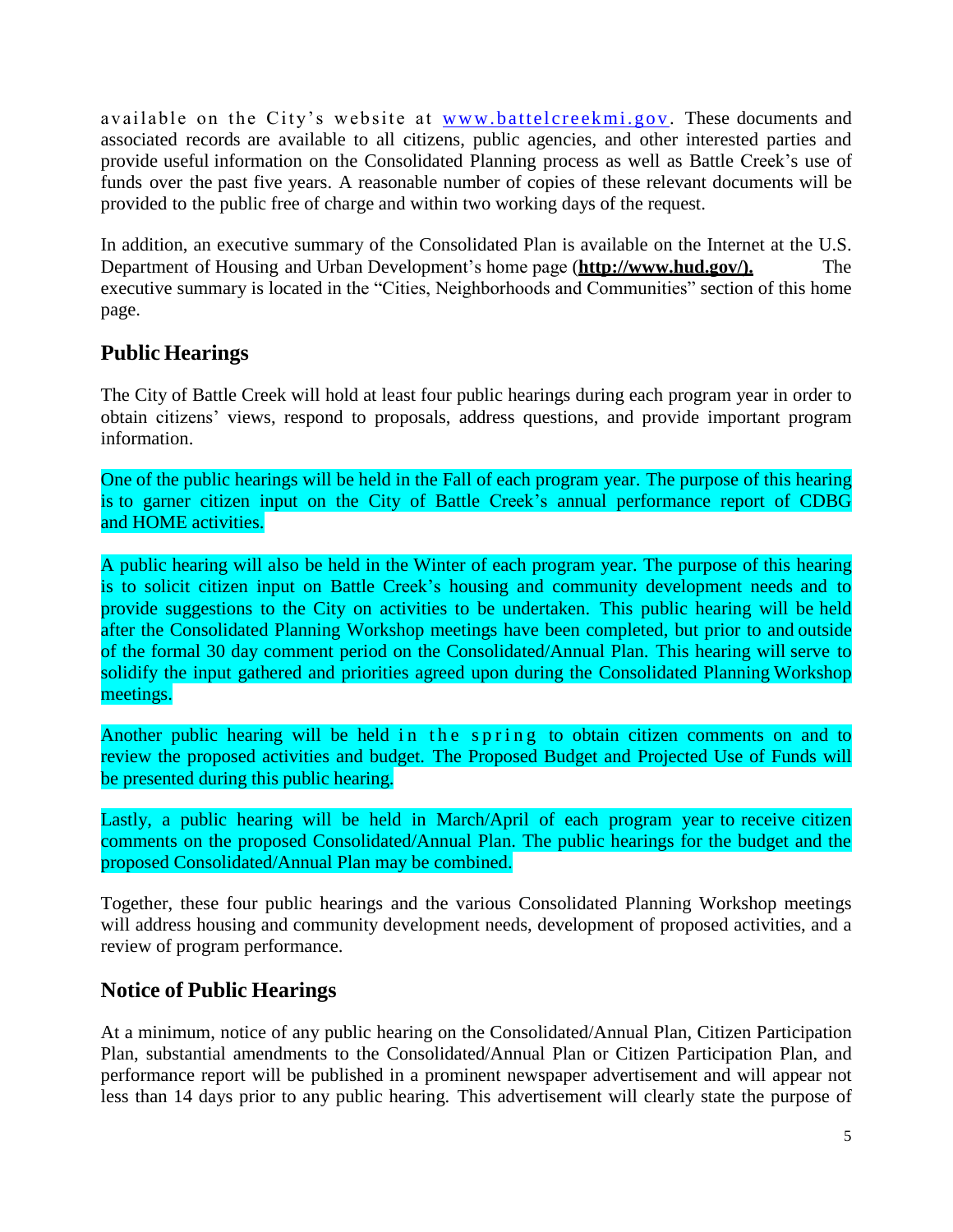the hearing, provide pertinent background information, provide the time of the hearing, and the location of the hearing. In addition, efforts will be made, that may include letters, press releases, public service announcements, and postings to notify sub-recipients and sub-agents, other service providers, religious organizations located in low and moderate income areas, the local media, target neighborhood residents, and residents of public and other assisted housing of upcoming public hearings. Also, written notice of upcoming public hearings will be mailed to any person or organization that contacts the Community Development Department requesting to be added to a mailing list.

All public hearings will be held in the City Commission Chambers, City Hall, Room 301, 10 North Division Street, Battle Creek, MI, during a regularly scheduled City Commission meeting. City Commission meetings are held on the  $1<sup>st</sup>$  and  $3<sup>rd</sup>$  Tuesday of each month at 7:00 p.m. City Hall is centrally located for all potential and actual beneficiaries of these federal funds. The City of Battle Creek will provide necessary and reasonable auxiliary aids and services, such as signers for the hearing impaired and audio tapes of printed materials being considered in the meeting with seven (7) days notice to the City of Battle Creek. Individuals requiring auxiliary aids or services should contact the City of Battle Creek by writing or calling the following: City of Battle Creek, Office of the City Clerk, 10 N. Division Street, Room 111, Battle Creek, MI, 49014, (269) 966-3348.

# **Consolidated Planning Workshop Meetings**

During the years when the City prepares its five-year Consolidated Plan, it will conduct several Consolidated Planning Workshop meetings. The primary purpose of these meetings will be to gather information on the housing and community development needs of Battle Creek. These meetings help set the funding priorities for the five year plan, set the parameters for the Request for Proposals for agency grant applications (when applicable), guide advisory groups and the City Commission in the allocation process, and ultimately inspire the proposed activities to be funded with the federal funds.

These Consolidated Planning Workshop meetings will be held at a variety of times and places to enable the City to reach every potential and actual beneficiary of these federal funds. At a minimum, Consolidated Planning Workshop meetings will be held in the identified low and moderate income neighborhoods. In addition, other Consolidated Planning Workshop meetings may be held with agency personnel, public housing residents, disabled persons, non-English speaking persons, and other groups as needed.

Efforts will be made to hold these meetings in community centers, churches, schools, or any other setting that will be welcoming and comfortable for the anticipated attendees. Efforts will also be made to vary the meeting times from morning, afternoon, and evening hours to accommodate all interested persons.

#### **Notice of Consolidated Planning Workshop Meetings**

The City of Battle Creek will develop a "master list" of all Consolidated Planning Workshop meetings and will publicize the meetings through a variety of methods to reach the targeted populations. The methods may include, newspaper articles, radio announcements, AccessVision spots, flyers, announcements at public meetings/events, posting at public places (such as, grocery stores, salons, City Hall, churches, etc.), direct mailings, inserts in water bills, and other means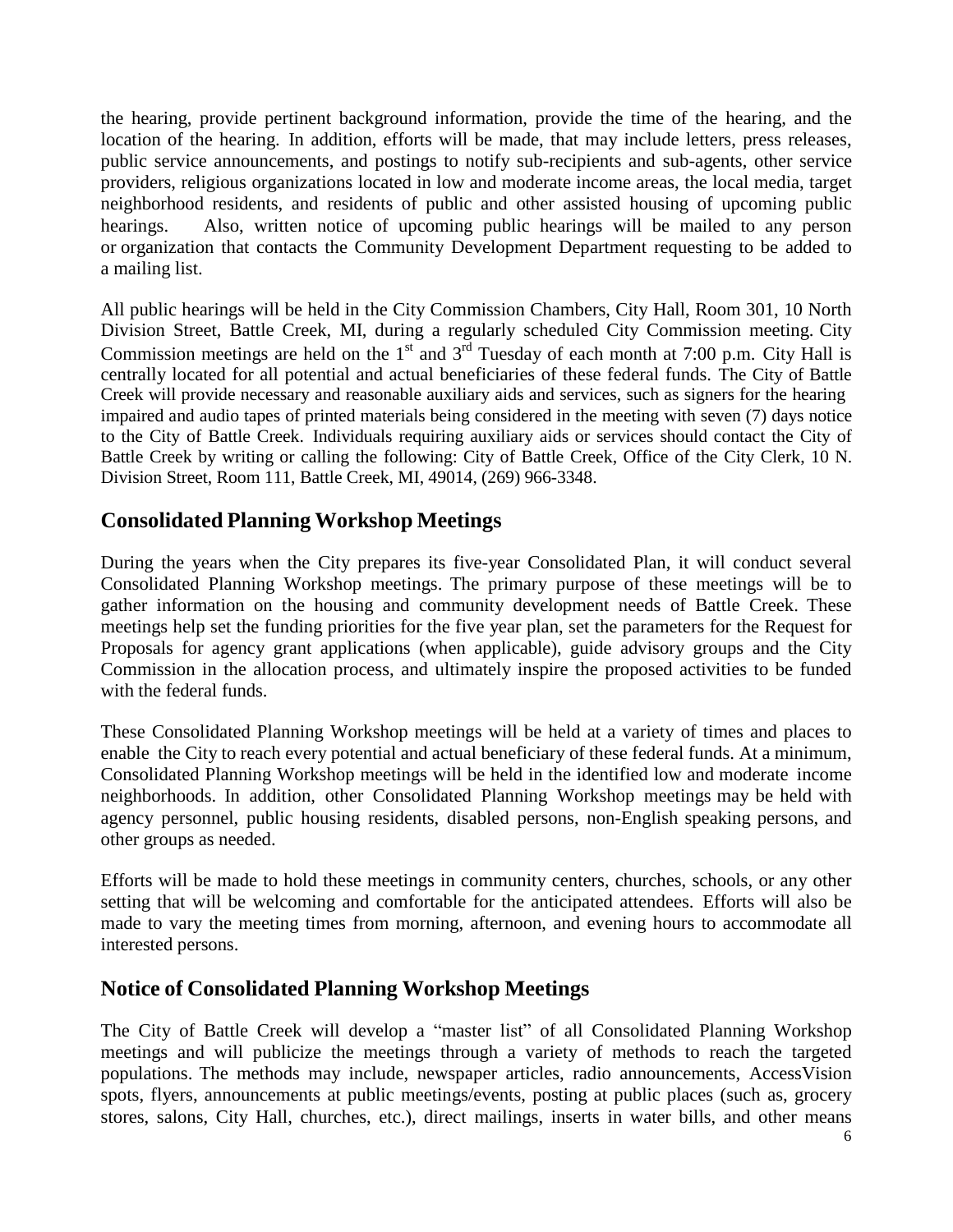determined to be effective. Whenever possible, notice of the meetings will be at least 14 days prior to the meeting. Every effort will be made to ensure residents of the areas affected by these federal funds will be informed of the process and of any opportunities to participate in the process.

# **Publishing the Consolidated/Annual Plan**

A summary of the Consolidated/Annual Action Plan will be published in the local newspaper at the beginning of the 30 day comment period. The summary will provide a clear description of the contents and purpose of the Plan along with other relevant background information which will be helpful in understanding the objectives of the Plan. The summary will also describe the locations where the complete Plan may be reviewed. Upon request, the City will prepare at no charge a reasonable number of copies of the Plan to citizens or groups within two business days.

# **Period for Citizen Comment**

A formal comment period of 30 days will be provided for all Consolidated Plans, Annual Action Plans or substantial amendments to the Consolidated/Annual Plan or Citizen Participation Plan. A formal 15 day comment period will be provided for the annual performance report. In all cases, a summary of the Plan, performance report, or substantial amendment will be published at the outset of the formal comment period. This summary will clearly delineate the period during which comments are to be accepted, as well as the procedure for making comments.

Written comments received during the comment period along with oral comments made during public hearings will be considered. A summary of such comments made by citizens, public agencies, and any other interested parties will be attached to the relevant Plan, substantial amendment, or performance report. In cases where it is not possible to incorporate the comment within the Plan or substantial amendment, the comment will be included in the summary of comments along with an explanation of why it was not possible to incorporate the comment.

# **SubstantialAmendments**

A substantial amendment to the Consolidated Plan or Annual Action Plan is defined as either of the following:

- 1. A change in allocation between existing approved activities in excess of 10% of the annual program budget for all activities; or
- 2. The addition of an activity not included in the approved program. This does not include budget amendments which re-program funds between program years provided the 10% threshold is not crossed and the re-programming involves previously approved activities.

In the event of a substantial amendment to the Consolidated/Annual Plan or changes to the Citizen Participation Plan, public hearings will be held in the same manner as the Consolidated/Annual Plan process provided that only one hearing will be held in connection with a proposed substantial amendment or group of amendments.

# **Other Consultations**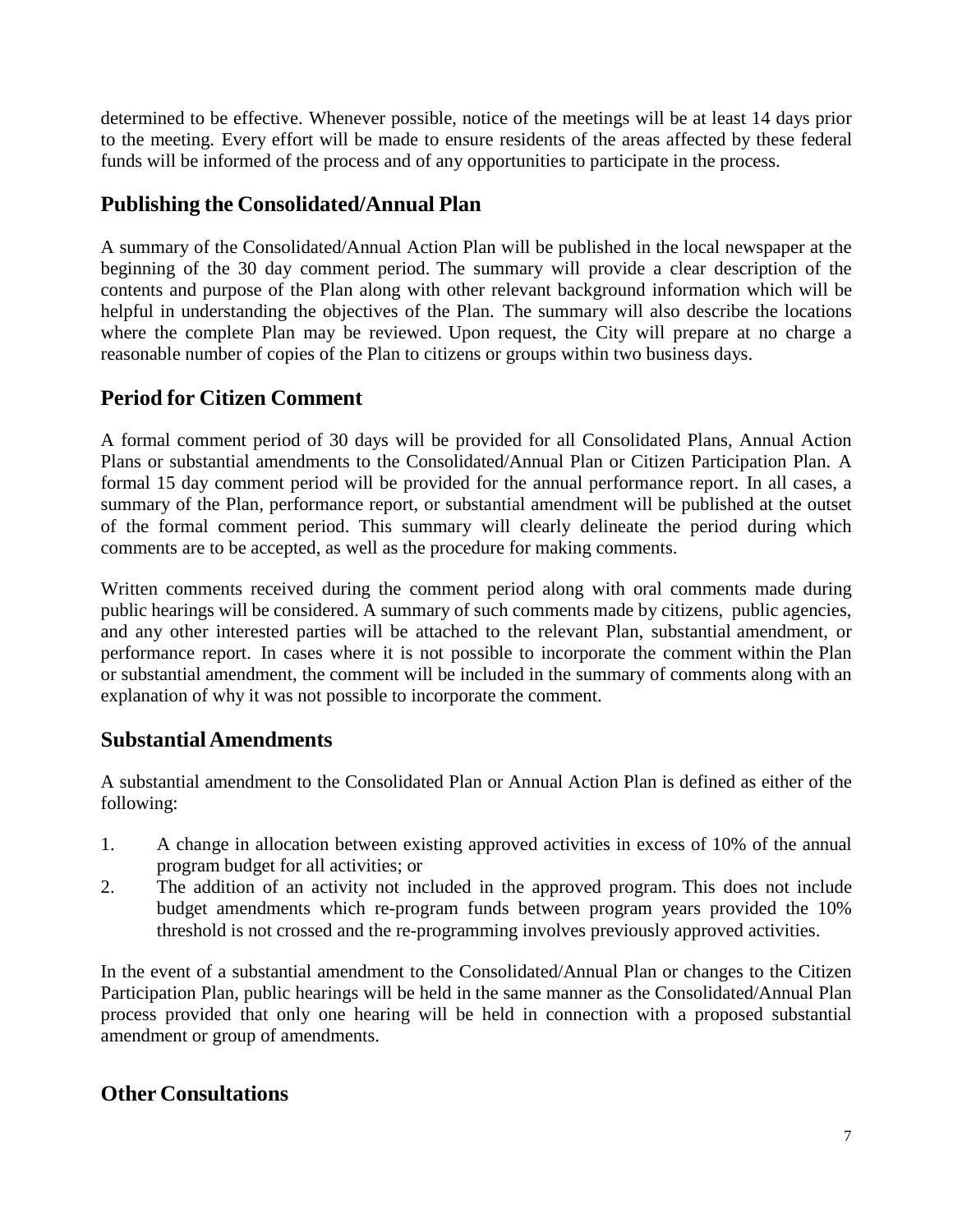In addition to the public hearings, Consolidated Planning Workshop meetings, and formal comment procedures contained in this Plan, the City will maintain a system of regular consultations with a broad spectrum of citizens and organizations. This process will include Neighborhood Planning Councils (with particular emphasis on those councils representing predominantly low and moderate income neighborhoods); other public agencies (including the Battle Creek Housing Commission); sub-recipients/sub-agents; other service providers; elected and appointed officials; various advocacy groups; economic development organizations; civic organizations; and private interests such as lenders and realtors. These consultations are designed to ensure a continuous exchange of information and views on Battle Creek's housing and community development needs along with an assessment of the City's response to these needs.

## **Special Rules for COVID-19 Response**

*The Coronavirus Aid, Relief and Economic Security Act* (CARES Act) (Public Law 116-136) made available \$5 billion in supplemental Community Development Block Grant (CDBG) funding for grants to prevent, prepare for, and respond to coronavirus (CDBG-CV grants). Additionally, the CARES Act provided CDBG grantees with flexibilities that made it easier to use CDBG-CV grants and fiscal years 2019 and 2020 CDBG Grants for coronavirus response and authorizes HUD to grant waivers and alternative requirements.

Pursuant to the provisions of the CARES Act, the City of Battle Creek may use an expedited citizen participation and public hearing process for drafting, proposing, and amending its consolidated plans. This expedited process applies to the use of CDBG-CV funds, amendments to the 2019-20 Annual Action Plan, and the drafting and submission of its 2020 Five Year Consolidated Plan.

Expedited procedures must include notice and reasonable opportunity to comment of no less than five (5) days. The five day period can run concurrently for comments on the action plan amendment and the amended citizen participation plan.

In person hearings are not required. The City of Battle Creek may meet public hearing requirements with virtual public hearings if: 1) national/local health authorities recommend social distancing and limiting public gatherings for public health reasons: and 2) virtual hearings provide reasonable notification and access for citizens in accordance with the City's certifications, timely responses from local officials to all citizen questions and issues, and public access to all questions and responses.

The CARES Act eliminates the 15 percent cap on the amount of grant funds that can be used for public service activities for CDBG-CV and fiscal year 2019 and 2020 CDBG Grants. The City waives the requirement to convene the CDAC related to the use of these funds for public service activities or the funding of non-city administered activities.

#### **Anti-DisplacementPolicy**

The City of Battle Creek has a policy of avoiding, to the extent feasible, the involuntary permanent displacement of persons as a result of Federally-assisted projects. No displacement is anticipated to result from current or projected community development or housing activities to be undertaken by the City. In the event conditions occur which trigger displacement as defined by applicable Federal regulations, the City will provide all advisory services and financial assistance in accordance with the Uniform Relocation and Real Property Acquisition Policies Act of 1970 and Section 104(d) of the Housing and Community Development Act of 1987, as amended. The City will take steps to ensure its sub-recipients or sub-agents are aware of the necessity of avoiding displacement and that